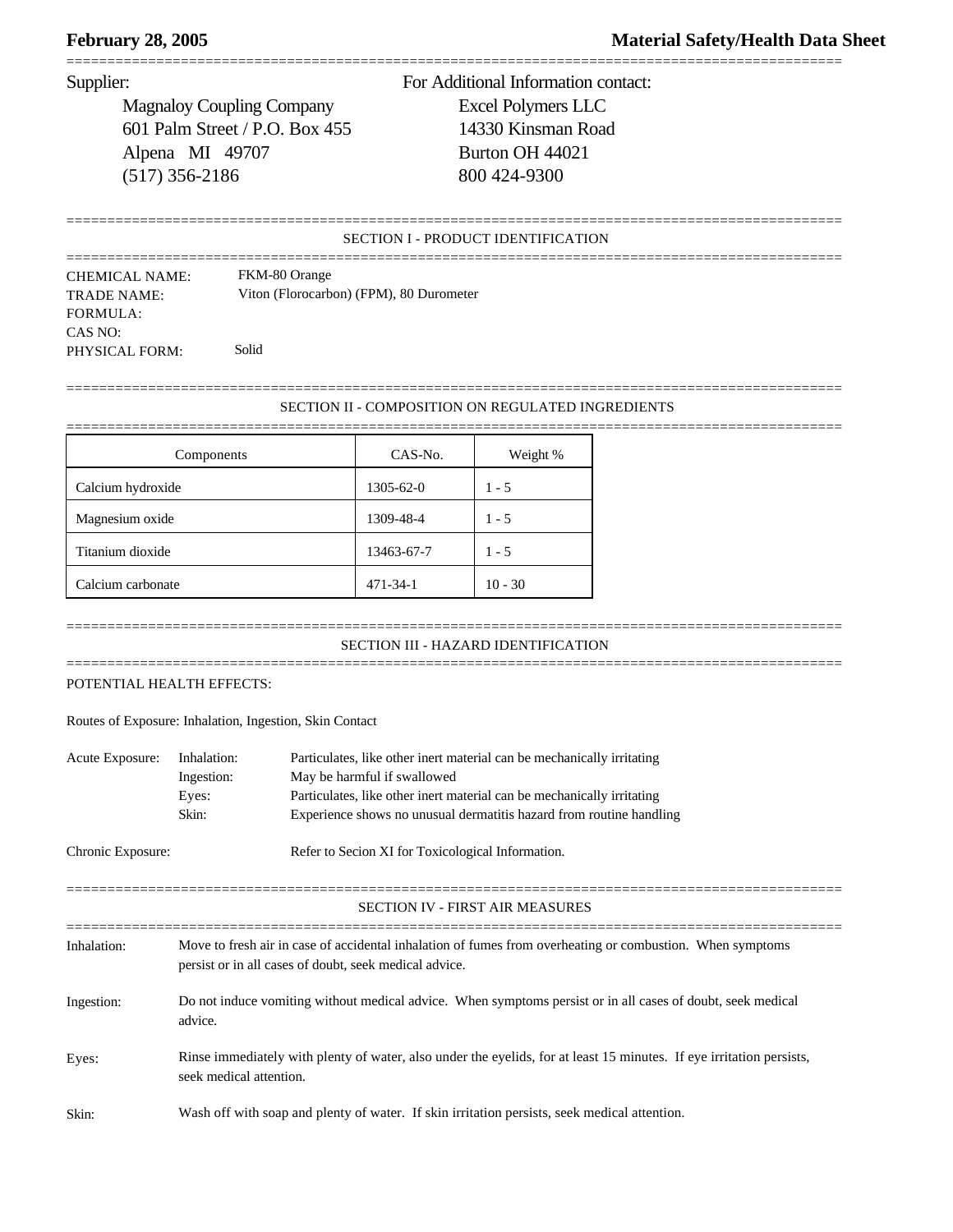| Magnaloy Coupling Co. 02/28/05                                                                                                    |                                                 | Page 2   | Material Safety/Health Data Sheet                                                                                                                                                        |
|-----------------------------------------------------------------------------------------------------------------------------------|-------------------------------------------------|----------|------------------------------------------------------------------------------------------------------------------------------------------------------------------------------------------|
|                                                                                                                                   | SECTION V - FIRE AND EXPLOSION HAZARD DATA      |          |                                                                                                                                                                                          |
| <b>FLASH POINT: N/A</b>                                                                                                           | <b>FLAMMABLE LIMITS:</b>                        | LEL: N/A | UEL: N/A                                                                                                                                                                                 |
| EXTINGUISHING MEDIA: Water spray, dry powder, foam, carbon dioxide (CO2).                                                         |                                                 |          |                                                                                                                                                                                          |
| worn to prevent inhalation of airborne contaminants.                                                                              |                                                 |          | SPECIAL FIRE FIGHTING PROCEDURES: Fullface self-contained breathing equipment used in positive pressure mode should be                                                                   |
| hazardous materials, and smoke are all possible.                                                                                  |                                                 |          | UNUSUAL FIRE AND EXPLOSION HAZARDS: Carbon dioxide (CO2), carbon monoxide (CO), oxides of nitrogen (Nox), other                                                                          |
|                                                                                                                                   | <b>SECTION VI - ACCIDENTAL RELEASE MEASURES</b> |          |                                                                                                                                                                                          |
|                                                                                                                                   |                                                 |          | Personal precautions: Wear appropriate personal protection during cleanup, such as impervious gloves, boots and coveralls.                                                               |
| courses or the soil.                                                                                                              |                                                 |          | Environmental precautions: Should not be released into the environment. The product should not be allowed to enter drains, water                                                         |
| for disposal. Refer to Section 13 of this MSDS for proper disposal methods.                                                       |                                                 |          | Methods for cleaning up: Clean up promptly by sweeping or vacuum. Package all material in plastic, cardboard or metal containers                                                         |
|                                                                                                                                   | SECTION VII - HANDLING AND STORAGE              |          |                                                                                                                                                                                          |
| Handling: Take measures to prevent the build up of electrostatic charge. Heat only in areas with appropriate exhaust ventilation. |                                                 |          |                                                                                                                                                                                          |
| Storage: Keep containers dry and tightly closed to avoid moisture absorption and contamination. Keep in a dry, cool place.        |                                                 |          |                                                                                                                                                                                          |
| SECTION VIII - EXPOSURE CONTROLS / PERSONAL PROTECTION                                                                            |                                                 |          |                                                                                                                                                                                          |
| <b>Respiratory Protection:</b>                                                                                                    | processing this material.                       |          | No personal respiratory protective equipment normally required when handling the product<br>itself. See "Engineering Measures" section below for precautions to be taken when heating or |
| Eye/Face Protection:                                                                                                              | Safety glasses with side-shields                |          |                                                                                                                                                                                          |
| Hand Protection:<br>Protective gloves                                                                                             |                                                 |          |                                                                                                                                                                                          |

General Hygiene Considerations: Handle in accordance with good industrial hygiene and safety practice. Wash hands before

appropriate respiratory protection may also be necessary to minimze employee exposure to

Engineering Measures: Heat only in areas with appropriate exhaust ventilation. Adequate ventilation and/or

and after handling.

processing vapors.

Skin and Body Protection: Long sleeved clothing

Additional Protective Measures: Safety shoes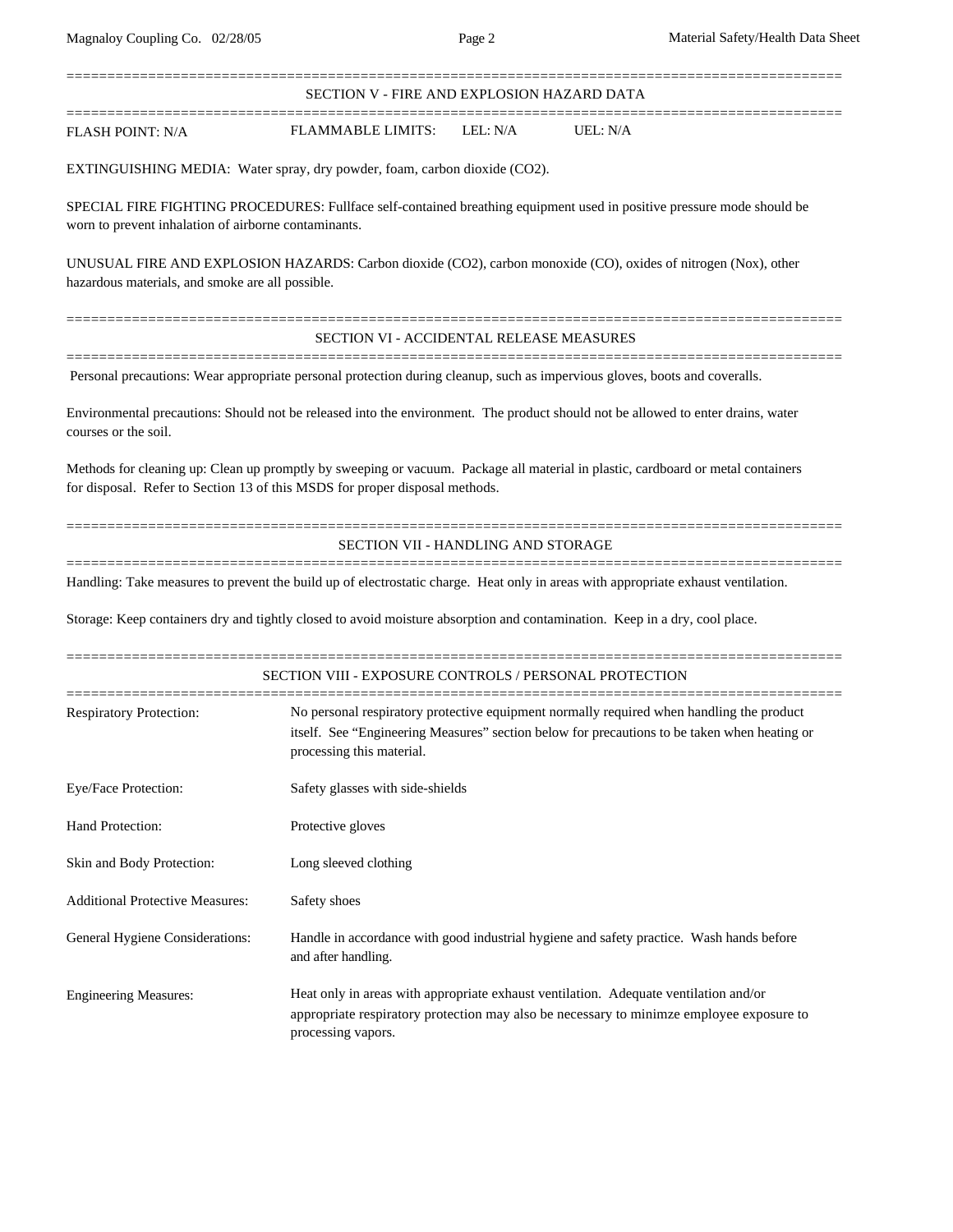# Exposure Limits:

| Component         | Value               | <b>Exposure Time</b>  | <b>Exposure Type</b> | List               |
|-------------------|---------------------|-----------------------|----------------------|--------------------|
| Calcium hydroxide | $5 \text{ mg/m}^3$  | Time Weighted Average | Dust                 | <b>ACGIH</b>       |
|                   | $5 \text{ mg/m}^3$  | <b>PEL</b>            | Respirable fraction  | OSHA <sub>Z1</sub> |
|                   | $15 \text{ mg/m}^3$ | PEL                   | Total dust           | OSHA Z1            |
| Calcium carbonate | $5 \text{ mg/m}^3$  | PEL                   | Respirable fraction  | OSHA Z1            |
|                   | $15 \text{ mg/m}^3$ | <b>PEL</b>            | <b>Total Dust</b>    | OSHA <sub>Z1</sub> |
|                   | $10 \text{ mg/m}^3$ | Time Weighted Average |                      | <b>ACGIH</b>       |
| Magnesium oxide   | $15 \text{ mg/m}^3$ | PEL                   | Total particulate    | OSHA Z1            |
|                   | $10 \text{ mg/m}^3$ | Time Weighted Average | Inhalable fraction   | <b>ACGIH</b>       |
| Titanium dioxide  | $10 \text{ mg/m}^3$ | Time Weighted average |                      | <b>ACGIH</b>       |
|                   | $15 \text{ mg/m}^3$ | <b>PEL</b>            | Total dust           | <b>OSHA Z1</b>     |

=============================================================================================== SECTION IX - PHYSICAL AND CHEMICAL PROPERTIES

| Form:                                   | Solid                                                                                               | Evaporation rate:                                                                                                              | N/A             |
|-----------------------------------------|-----------------------------------------------------------------------------------------------------|--------------------------------------------------------------------------------------------------------------------------------|-----------------|
| Appearance:                             | cylindrical part                                                                                    | Specific Gravity:                                                                                                              | Not Determined  |
| Color:                                  | Red (Orange)                                                                                        | Bulk density:                                                                                                                  | Not established |
| Odor:                                   | Characteristic rubber odor                                                                          | Vapor pressure:                                                                                                                | N/A             |
| <b>Melting Point:</b>                   | Not determined                                                                                      | Vapor density:                                                                                                                 | N/A             |
| <b>Boiling Point:</b>                   | N/A                                                                                                 | $pH$ :                                                                                                                         | N/A             |
| Water Solubility:                       | Insoluble                                                                                           |                                                                                                                                |                 |
| Stability:<br>Hazardous Polymerization: | <b>Stable</b><br>Will Not Occur                                                                     | SECTION X - STABILITY AND REACTIVITY                                                                                           |                 |
| Conditions to Avoid:                    | Keep away from oxidizing agents and open flame. To avoid thermal decomposition, do not<br>overheat. |                                                                                                                                |                 |
| Incompatible Material:                  |                                                                                                     | Incompatible with strong acids and oxidizing agents                                                                            |                 |
| Hazardous decomposition:                |                                                                                                     | Carbon dioxide (CO2), carbon monoxide (CO), oxides of nitrogen (Nox), other hazardous<br>material, and smoke are all possible. |                 |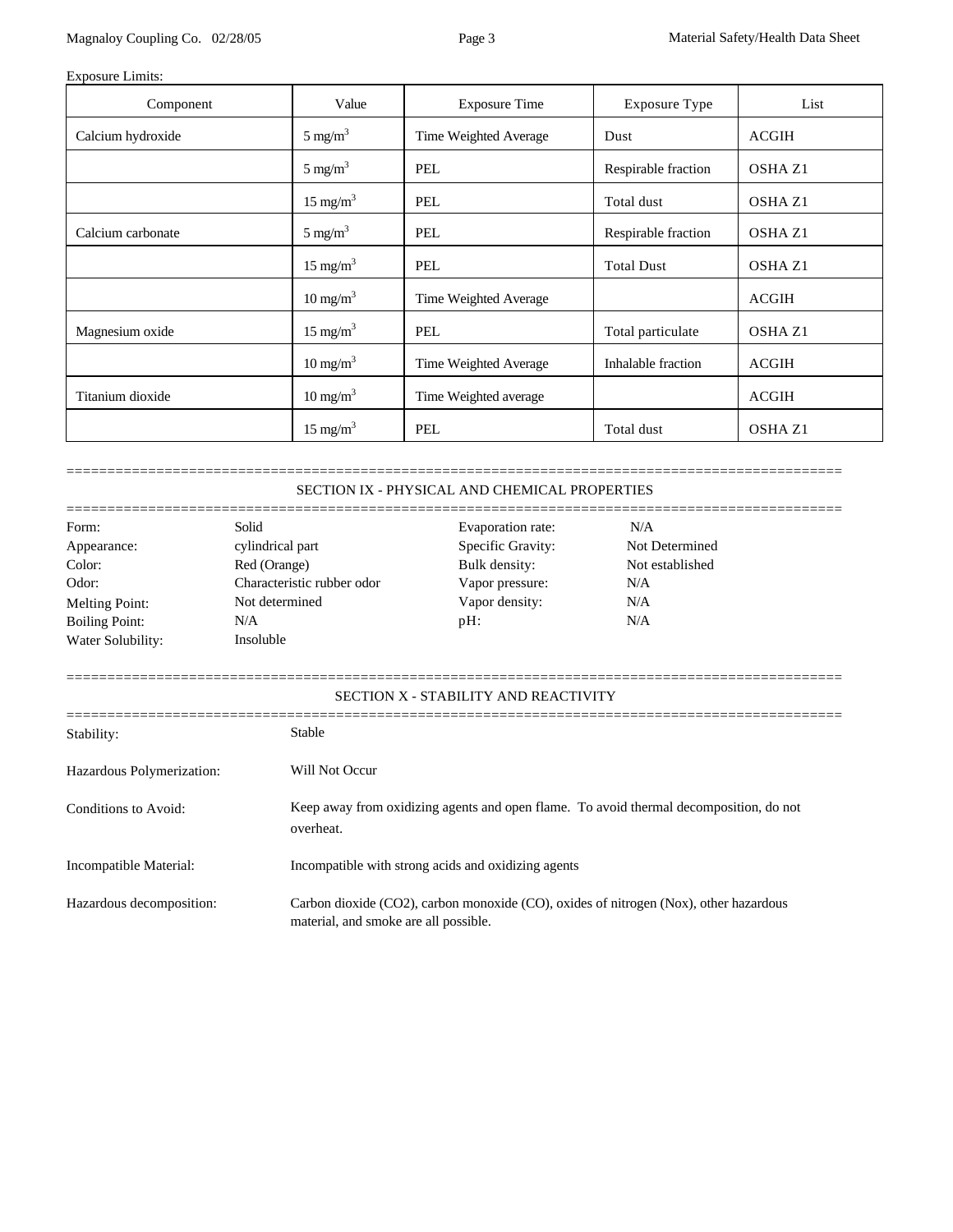# =============================================================================================== SECTION XI - TOXICOLOGICAL INFORMATION

This material has not been evaluated as a whole for health effects. Exposure effects listed are based on existing health data for the individual components which comprise the mixture.

===============================================================================================

Toxicity Overview: This product contains the following components which in their pure form have the following characteristics.

| $CAS-N0$ .     | Chemical Name     | Effect           | Target Organ                   |
|----------------|-------------------|------------------|--------------------------------|
| 1305-62-0      | Calcium hydroxide | Irritant         | Eyes, Skin, Respiratory system |
|                |                   | Systemic effects | Eyes, Skin, Respiratory system |
| 1309-48-4      | Magnesium oxide   | Irritant         | Eyes, Skin, Respiratory system |
|                |                   | Systemic effects | Eyes, Respiratory system       |
| 13463-67-7     | Titanium dioxide  | Systemic effects | Respiratory system             |
| $471 - 34 - 1$ | Calcium carbonate | Irritant         | Eyes, Skin                     |

LC50 / LD50: This product contains the following components which, in their pure form, have the following toxicity data

| CAS-No.         | Chemical Name     | Route     | Value               | <b>Species</b> |
|-----------------|-------------------|-----------|---------------------|----------------|
| $1305 - 62 - 0$ | Calcium hydroxide | Oral LD50 | $7,340$ mg/kg       | rat            |
| 1309-48-4       | Magnesium oxide   | Oral LD50 | $810 \text{ mg/kg}$ | mouse          |
| $471 - 34 - 1$  | Calcium carbonate | Oral LD50 | $6,450$ mg/kg       | rat            |

|                                                                                                                                                                                                                                                                                                                                                          | SECTION XII - ECOLOGICAL INFORMATION                                                                                                                                                                                                                                                                                                                                                                                                                                                                    |  |
|----------------------------------------------------------------------------------------------------------------------------------------------------------------------------------------------------------------------------------------------------------------------------------------------------------------------------------------------------------|---------------------------------------------------------------------------------------------------------------------------------------------------------------------------------------------------------------------------------------------------------------------------------------------------------------------------------------------------------------------------------------------------------------------------------------------------------------------------------------------------------|--|
| Not readily biodegradable<br>Persistence and degradability:<br>Chemical are not readily available as they are bound within the polymer matrix<br><b>Environmental Toxicity:</b><br>Chemical are not readily available as they are bound within the polymer matrix<br><b>Bioaccumulation Potential:</b><br>Not applicable<br><b>Additional Potential:</b> |                                                                                                                                                                                                                                                                                                                                                                                                                                                                                                         |  |
|                                                                                                                                                                                                                                                                                                                                                          | <b>SECTION XIII - DISPOSAL CONSIDERATIONS</b>                                                                                                                                                                                                                                                                                                                                                                                                                                                           |  |
| Product:<br>Contaminated packaging:                                                                                                                                                                                                                                                                                                                      | Where possible recycling is preferred to disposal or incineration. The generator of waste material has<br>the responsibility for proper waste classification, transportation and disposal in accordance with<br>applicable federal, state and local regulations.<br>Recycling is preferred when possible. The generator of waste material has the responsibility for proper<br>waste classification, transportation and disposal in accordance with applicable federal, state and local<br>regulations. |  |
|                                                                                                                                                                                                                                                                                                                                                          | <b>SECTION XIV - TRANSPORT INFORMATION</b>                                                                                                                                                                                                                                                                                                                                                                                                                                                              |  |
| US DOT Classification:                                                                                                                                                                                                                                                                                                                                   | Refer to specific regulation                                                                                                                                                                                                                                                                                                                                                                                                                                                                            |  |
| ICAO/IATA (air):                                                                                                                                                                                                                                                                                                                                         | Refer to specific regulation                                                                                                                                                                                                                                                                                                                                                                                                                                                                            |  |
| IMO / IMDG (maritime):                                                                                                                                                                                                                                                                                                                                   | Refer to specific regulation                                                                                                                                                                                                                                                                                                                                                                                                                                                                            |  |